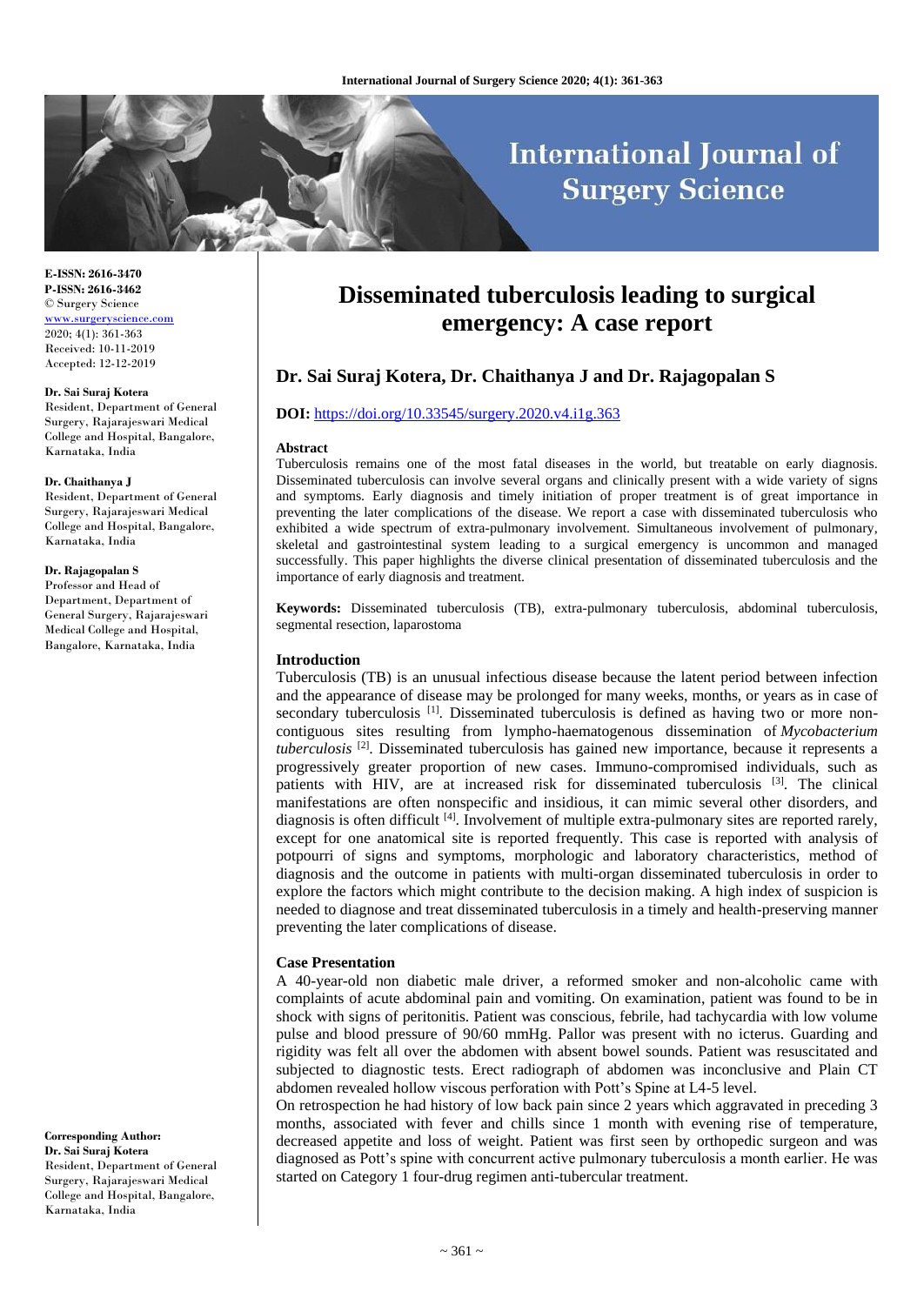

**Fig 1:** Chest Radiograph showing evidence of pulmonary tuberculosis



**Fig 2:** MRI Spine showing involvement of L4-L5 vertebra by tuberculosis

Patient tested negative for HIV and was taken up for emergency exploratory laparotomy. Intra-operatively, patient was found to have twoileal strictures with perforation of ileum proximal to the stricture site which was situated 20 cm proximal to ileo-caecal junction. Contamination of abdomen was minimal as the ileal part was sealed off in the pelvis. There was no ascites or peritoneal seedling. Rest of the organs were normal. Resection and anastomosis of the involved part of the ileum was done. Due to difficult closure of abdomen, decision was taken to do a laparostoma. Patient was shifted to ICU with continued elective ventilation. After 48 hours, thelaparostoma was closed by conventional method with reinforced tension suturing. Histopathology of the resected part of ileum showed caseating granulomatous inflammation suggestive of tuberculosis involvement. Patient recovered uneventfully in post-operative period and was started on regular diet. Treatment of tuberculosis was started soon after recovery. Follow up of the patient with completion of tuberculosis treatment was done.



**Fig 3:** Intra-op pictures of perforation, stricture and blowout proximal to stricture



**Fig 4:** Laparostoma creation due to difficult closure of abdomen